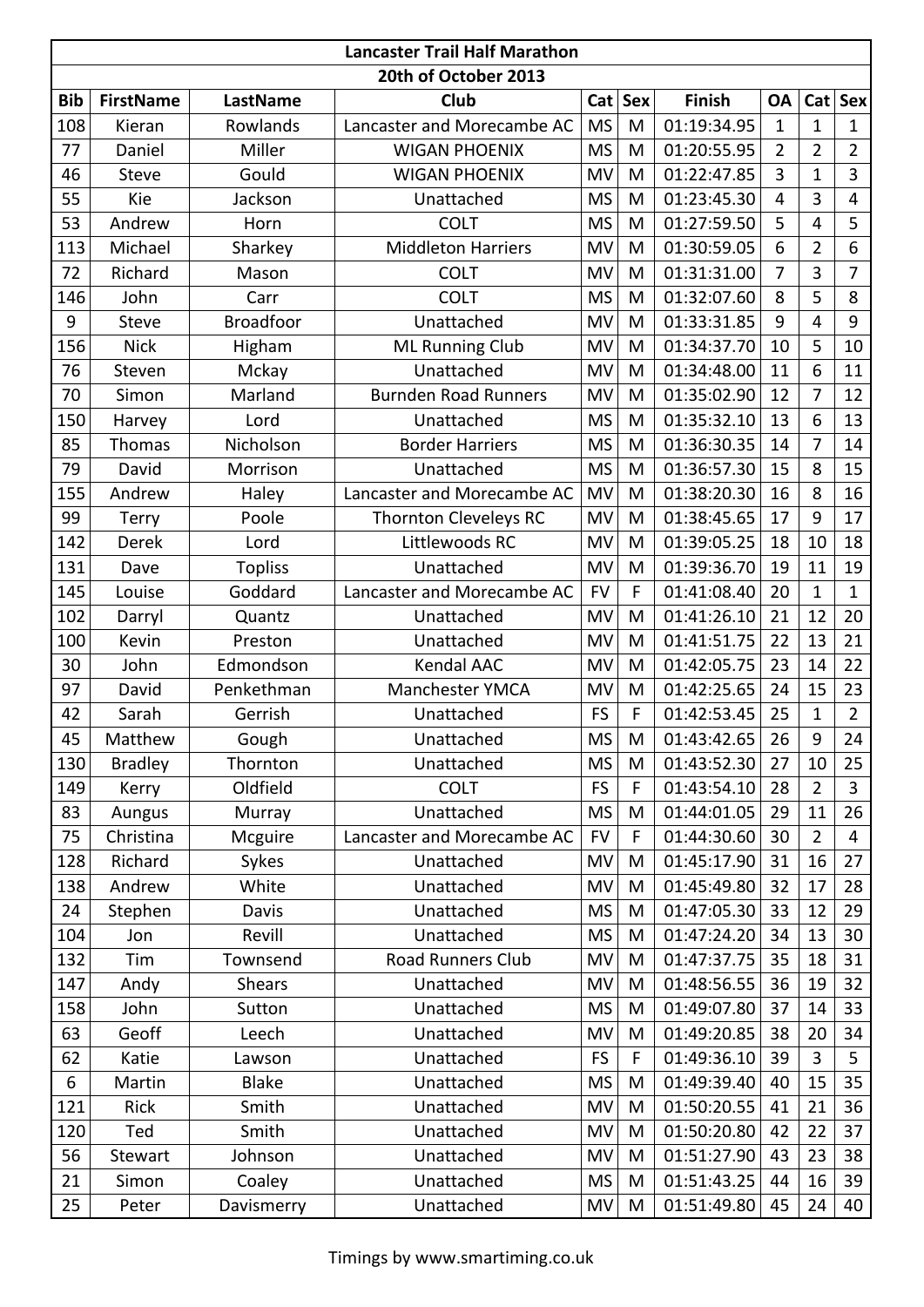| <b>Lancaster Trail Half Marathon</b> |                  |                 |                                |           |     |               |           |                |            |
|--------------------------------------|------------------|-----------------|--------------------------------|-----------|-----|---------------|-----------|----------------|------------|
| 20th of October 2013                 |                  |                 |                                |           |     |               |           |                |            |
| <b>Bib</b>                           | <b>FirstName</b> | <b>LastName</b> | Club                           | Cat       | Sex | <b>Finish</b> | <b>OA</b> | Cat            | <b>Sex</b> |
| 3                                    | Michael          | <b>Beckett</b>  | Unattached                     | MV        | M   | 01:52:18.20   | 46        | 25             | 41         |
| 141                                  | Dale             | Young           | Unattached                     | MV        | M   | 01:54:01.50   | 47        | 26             | 42         |
| 15                                   | Scott            | <b>Burns</b>    | Unattached                     | MV        | M   | 01:54:57.10   | 48        | 27             | 43         |
| 152                                  | Kay              | Welsby          | Unattached                     | <b>MS</b> | M   | 01:55:08.70   | 49        | 17             | 44         |
| 73                                   | James            | Mcallister      | Unattached                     | MV        | M   | 01:55:09.20   | 50        | 28             | 45         |
| 105                                  | Robert           | Reynolds        | Unattached                     | MV        | M   | 01:55:22.90   | 51        | 29             | 46         |
| 44                                   | Ben              | Glendening      | Unattached                     | <b>MS</b> | M   | 01:55:32.70   | 52        | 18             | 47         |
| 58                                   | <b>Stuart</b>    | Kilmartin       | Unattached                     | MV        | M   | 01:55:35.70   | 53        | 30             | 48         |
| 107                                  | Stephen          | Roberts         | Unattached                     | MV        | M   | 01:55:39.50   | 54        | 31             | 49         |
| 122                                  | Arthur           | Smith           | Unattached                     | MV        | M   | 01:56:07.70   | 55        | 32             | 50         |
| 19                                   | Colin            | Carter          | <b>Middleton Harriers</b>      | MV        | M   | 01:56:25.35   | 56        | 33             | 51         |
| 54                                   | Kyrinda          | Hurst-Moore     | <b>Middleton Harriers</b>      | <b>FV</b> | F   | 01:56:25.45   | 57        | 3              | 6          |
| 115                                  | Jo               | Sharp           | <b>Blackburn RR</b>            | <b>FV</b> | F   | 01:56:59.00   | 58        | 4              | 7          |
| 36                                   | Sarah            | Flynn           | Unattached                     | <b>FS</b> | F   | 01:56:59.45   | 59        | $\overline{4}$ | 8          |
| 37                                   | Russell          | Flynn           | Unattached                     | <b>MS</b> | M   | 01:56:59.75   | 60        | 19             | 52         |
| 48                                   | Oliver           | <b>Haines</b>   | Unattached                     | <b>MS</b> | M   | 01:58:38.75   | 61        | 20             | 53         |
| 7                                    | Andy             | <b>Blake</b>    | Unattached                     | <b>MS</b> | M   | 01:59:21.70   | 62        | 21             | 54         |
| 39                                   | David            | Gape            | Unattached                     | MV        | M   | 01:59:31.20   | 63        | 34             | 55         |
| 68                                   | Paul             | Makhuda         | Unattached                     | MV        | M   | 01:59:49.95   | 64        | 35             | 56         |
| 74                                   | <b>Bridie</b>    | Mcenjegart      | Unattached                     | <b>FV</b> | F   | 02:00:03.40   | 65        | 5              | 9          |
| 49                                   | Gillian          | Hamilton        | Lancaster and Morecambe AC     | <b>FV</b> | F   | 02:00:16.40   | 66        | 6              | 10         |
| 106                                  | John             | Richmond        | Unattached                     | MV        | M   | 02:00:25.20   | 67        | 36             | 57         |
| 157                                  | Colin            | Cohen           | Unattached                     | MV        | M   | 02:00:32.10   | 68        | 37             | 58         |
| 148                                  | Karren           | Cooper          | Lancaster and Morecambe AC     | <b>FV</b> | F   | 02:00:33.55   | 69        | 7              | 11         |
| 41                                   | Lee              | George          | Unattached                     | <b>MS</b> | M   | 02:00:48.25   | 70        | 22             | 59         |
| 103                                  | Sue              | Redmond         | Unattached                     | <b>FV</b> | F   | 02:01:01.00   | 71        | 8              | 12         |
| 87                                   | Craig            | Norman          | Unattached                     | MV        | M   | 02:01:32.05   | 72        | 38             | 60         |
| 95                                   | Alison           | Parkinson       | Chorley Athletic and Triathlon | <b>FV</b> | F   | 02:02:11.85   | 73        | 9              | 13         |
| 18                                   | Robert           | Cant            | <b>Spectrum Striders RC</b>    | MV        | M   | 02:02:29.25   | 74        | 39             | 61         |
| 91                                   | Greame           | Park            | Unattached                     | <b>MS</b> | M   | 02:02:29.30   | 75        | 23             | 62         |
| 82                                   | Neil             | Murphy          | Unattached                     | MV        | M   | 02:02:54.65   | 76        | 40             | 63         |
| 81                                   | Amy              | Murphy          | Unattached                     | <b>FV</b> | F   | 02:02:54.70   | 77        | 10             | 14         |
| 86                                   | Darren           | Norman          | Unattached                     | <b>MS</b> | M   | 02:02:57.10   | 78        | 24             | 64         |
| 26                                   | Paul             | Davison         | Unattached                     | MV        | M   | 02:02:57.50   | 79        | 41             | 65         |
| 143                                  | <b>Steve</b>     | Thomasson       | <b>Horwich RMI Runners</b>     | <b>MS</b> | M   | 02:03:29.70   | 80        | 25             | 66         |
| 159                                  | Matthew          | Holden          | Unattached                     | <b>MS</b> | M   | 02:03:47.85   | 81        | 26             | 67         |
| 151                                  | Catherine        | Karn            | Chorley Athletic and Triathlon | <b>FV</b> | F   | 02:04:47.75   | 82        | 11             | 15         |
| 144                                  | Mark             | Tamlin          | Unattached                     | MV        | M   | 02:05:30.80   | 83        | 42             | 68         |
| 64                                   | Caroline         | Leigh           | Sleekerswim                    | <b>FS</b> | F   | 02:07:07.85   | 84        | 12             | 16         |
| 112                                  | Laura            | Ruxton          | Dallam                         | <b>FV</b> | F   | 02:07:44.30   | 85        | 13             | 17         |
| 139                                  | Michael          | Williams        | Unattached                     | MV        | M   | 02:09:32.80   | 86        | 43             | 69         |
| 101                                  | Melanie          | Proud           | Unattached                     | <b>FV</b> | F   | 02:11:12.90   | 87        | 14             | 18         |
| 154                                  | Emma             | Pitt            | Unattached                     | <b>FV</b> | F   | 02:13:17.60   | 88        | 15             | 19         |
| 125                                  | Emily            | Stapleton       | Lancaster and Morecambe AC     | <b>FV</b> | F   | 02:14:07.60   | 89        | 16             | 20         |
| 153                                  | John             | Lomax           | Unattached                     | MV        | M   | 02:14:25.25   | 90        | 44             | 70         |